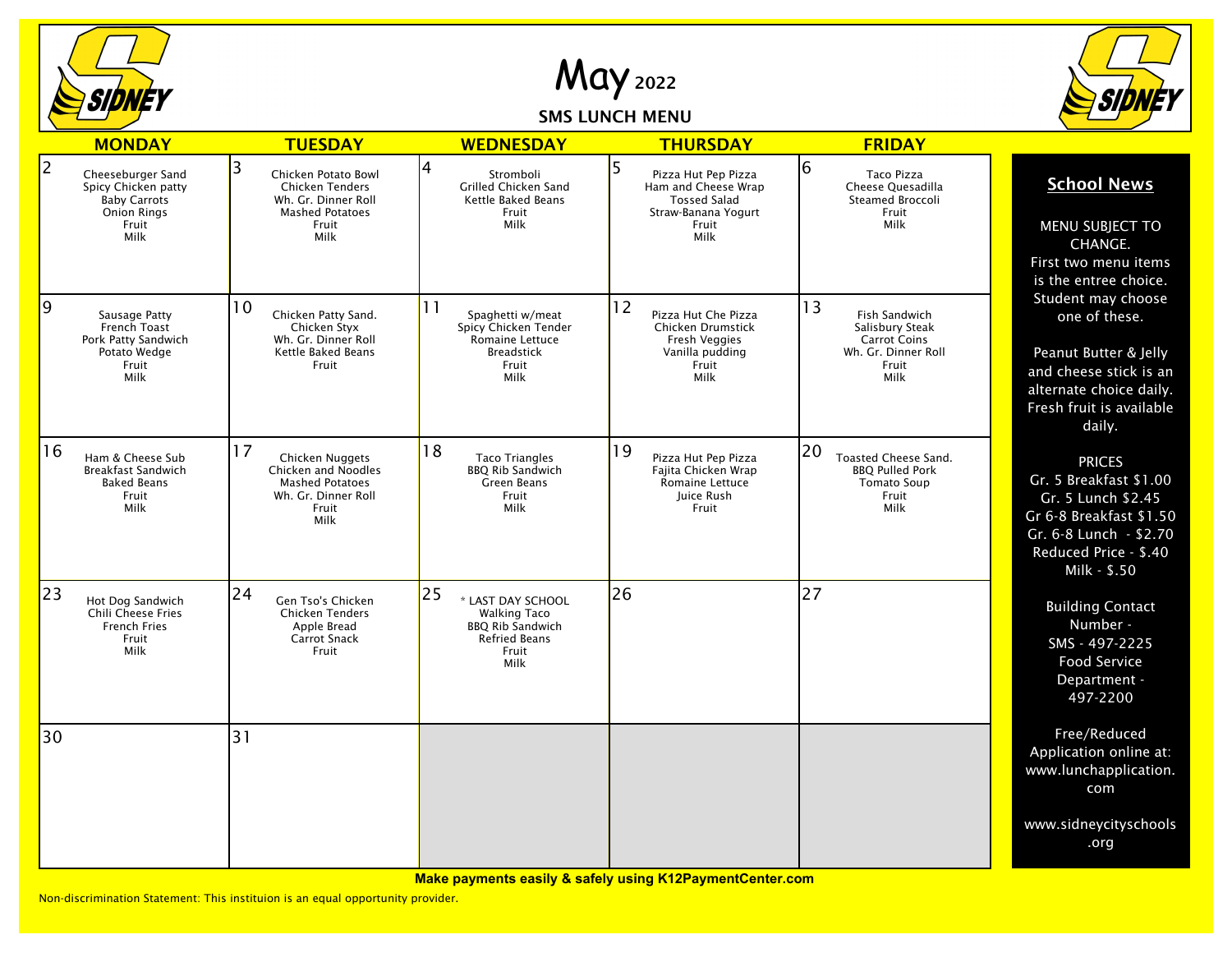| <b>Serving Date</b> | Recipe                                 | Allergens                      |
|---------------------|----------------------------------------|--------------------------------|
| 05/02/2022          | R-0199 - Cheeseburger Sandwich         | Milk, Wheat, Soybeans          |
|                     | R-0235 - Baby Carrots (Elem/MS)        | Milk, Eggs                     |
|                     | R-0255 - Milk                          | <b>Milk</b>                    |
|                     | R-0484 - Uncrustable (Elem/MS)         | Milk, Peanuts, Wheat, Soybeans |
|                     | R-0764 - Onion Rings                   | Milk, Wheat                    |
|                     | R-0938 - Spicy Chicken patty Elem/MS   | Wheat, Soybeans                |
| 05/03/2022          | R-0236 - Chicken Tenders               | Wheat, Soybeans                |
|                     | R-0255 - Milk                          | Milk                           |
|                     | R-0297 - Wh. Gr. Dinner Roll           | Wheat                          |
|                     | R-0308 - Mashed Potatoes (Elem/MS)     | Milk                           |
|                     | R-0484 - Uncrustable (Elem/MS)         | Milk, Peanuts, Wheat, Soybeans |
|                     | R-0733 - Chicken Potato Bowl           | Milk, Wheat, Soybeans          |
| 05/04/2022          | R-0255 - Milk                          | Milk                           |
|                     | R-0457 - Grilled Chicken on 3.5" bun   | Wheat, Soybeans                |
|                     | R-0484 - Uncrustable (Elem/MS)         | Milk, Peanuts, Wheat, Soybeans |
|                     | R-0656 - Pizza Hut Pep Pizza           | Milk, Wheat                    |
|                     | R-0719 - Vanilla pudding               | Milk                           |
|                     | R-0812 - Stromboli                     | Milk, Wheat, Soybeans          |
| 05/05/2022          | R-0205 - Sweet Potato Fries            | Soybeans                       |
|                     | R-0255 - Milk                          | Milk                           |
|                     | R-0459 - Ham and cheese wrap           | Milk, Wheat, Soybeans          |
|                     | R-0484 - Uncrustable (Elem/MS)         | Milk, Peanuts, Wheat, Soybeans |
|                     | R-0520 - Strawberry-Banana Yogurt      | Milk                           |
|                     | R-0656 - Pizza Hut Pep Pizza           | Milk, Wheat                    |
|                     | R-0660 - Breakfast Sandwich            | Milk, Eggs, Wheat, Soybeans    |
| 05/06/2022          | R-0255 - Milk                          | Milk                           |
|                     | R-0288 - Taco Pizza                    | Milk, Wheat, Soybeans          |
|                     | R-0484 - Uncrustable (Elem/MS)         | Milk, Peanuts, Wheat, Soybeans |
|                     | R-0678 - Cheese Quesadilla             | Milk, Wheat, Soybeans          |
| 05/09/2022          | R-0255 - Milk                          | Milk                           |
|                     | R-0259 - Hot Dog Sandwich              | Wheat                          |
|                     | R-0335 - French Toast                  | Milk, Eggs, Wheat, Soybeans    |
|                     | R-0424 - Pork Patty Sandwich (MS)      | Eggs, Wheat, Soybeans (soy)    |
|                     | R-0484 - Uncrustable (Elem/MS)         | Milk, Peanuts, Wheat, Soybeans |
| 05/10/2022          | R-0255 - Milk                          | Milk                           |
|                     | R-0258 - Chicken Nuggets               | Wheat, Soybeans (soy)          |
|                     | R-0297 - Wh. Gr. Dinner Roll           | Wheat                          |
|                     | R-0358 - Chicken Patty Sand. (Elem/MS) | Wheat, Soybeans                |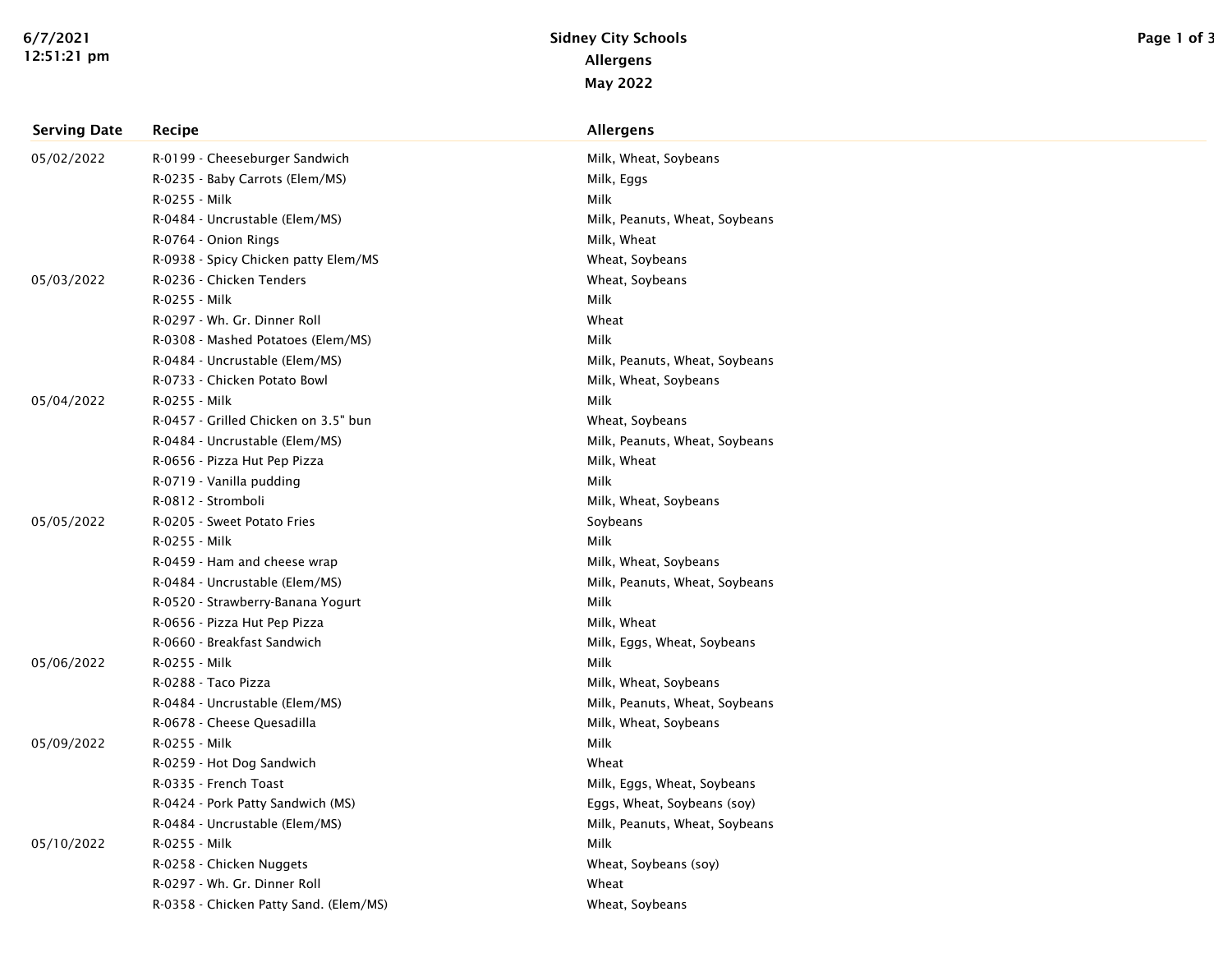| 05/10/2022 | R-0390 - Chicken Fingers (Fryz)         | Wheat, Soybeans                                      |  |
|------------|-----------------------------------------|------------------------------------------------------|--|
|            | R-0484 - Uncrustable (Elem/MS)          | Milk, Peanuts, Wheat, Soybeans                       |  |
|            | R-0661 - Apple Bread                    | Milk, Eggs, Wheat, Soybeans, facility Nut FREE       |  |
| 05/11/2022 | R-0255 - Milk                           | Milk                                                 |  |
|            | R-0261 - Spaghetti with Meat Sauce      | Wheat                                                |  |
|            | R-0279 - Spicy Chicken Tenders          | Wheat, Soybeans                                      |  |
|            | R-0357 - Breadstick                     | Wheat                                                |  |
|            | R-0484 - Uncrustable (Elem/MS)          | Milk, Peanuts, Wheat, Soybeans                       |  |
|            | R-0657 - Pizza Hut Cheese Pizza         | Milk, Wheat                                          |  |
|            | R-0937 - Cotton Candy ice cre-Hershey's | Milk                                                 |  |
| 05/12/2022 | R-0255 - Milk                           | Milk                                                 |  |
|            | R-0289 - Taco Triangles (Elem/MS)       | Milk, Wheat, Soybeans                                |  |
|            | R-0484 - Uncrustable (Elem/MS)          | Milk, Peanuts, Wheat, Soybeans                       |  |
|            | R-0657 - Pizza Hut Cheese Pizza         | Milk, Wheat                                          |  |
|            | R-0719 - Vanilla pudding                | Milk                                                 |  |
|            | R-0789 - Chicken Drumstick              | Wheat                                                |  |
| 05/13/2022 | R-0255 - Milk                           | Milk                                                 |  |
|            | R-0270 - Salisbury Steak                | Milk, Wheat, Soybeans (soy)                          |  |
|            | R-0276 - Fish                           | Wheat                                                |  |
|            | R-0297 - Wh. Gr. Dinner Roll            | Wheat                                                |  |
|            | R-0363 - Fish Stix                      | Milk, Wheat                                          |  |
|            | R-0484 - Uncrustable (Elem/MS)          | Milk, Peanuts, Wheat, Soybeans                       |  |
|            | R-0487 - Cocoa Bar                      | TreeNuts (equipment also processes), Wheat, Soybeans |  |
| 05/16/2022 | R-0210 - Ham & Cheese Sub Sandwich      | Milk, Wheat, Soybeans                                |  |
|            | R-0255 - Milk                           | Milk                                                 |  |
|            | R-0484 - Uncrustable (Elem/MS)          | Milk, Peanuts, Wheat, Soybeans                       |  |
|            | R-0660 - Breakfast Sandwich             | Milk, Eggs, Wheat, Soybeans                          |  |
|            | R-0739 - Mini Corn Dogs                 | Milk, Eggs, Wheat, Soybeans                          |  |
|            | R-0740 - Smilely Potatoes               | Soybeans                                             |  |
| 05/17/2022 | R-0200 - Chicken & Noodles              | Milk (Dairy), Wheat, Soybeans                        |  |
|            | R-0255 - Milk                           | Milk                                                 |  |
|            | R-0258 - Chicken Nuggets                | Wheat, Soybeans (soy)                                |  |
|            | R-0297 - Wh. Gr. Dinner Roll            | Wheat                                                |  |
|            | R-0308 - Mashed Potatoes (Elem/MS)      | Milk                                                 |  |
|            | R-0358 - Chicken Patty Sand. (Elem/MS)  | Wheat, Soybeans                                      |  |
|            | R-0484 - Uncrustable (Elem/MS)          | Milk, Peanuts, Wheat, Soybeans                       |  |
| 05/18/2022 | R-0255 - Milk                           | Milk                                                 |  |
|            | R-0289 - Taco Triangles (Elem/MS)       | Milk, Wheat, Soybeans                                |  |
|            | R-0484 - Uncrustable (Elem/MS)          | Milk, Peanuts, Wheat, Soybeans                       |  |
|            | R-0486 - BBQ Rib Sandwich (MS)          | Milk, Wheat, Soybeans                                |  |
|            | R-0656 - Pizza Hut Pep Pizza            | Milk, Wheat                                          |  |
|            | R-0935 - Chocolate Ice cream-Hershey's  | Milk                                                 |  |
| 05/19/2022 | R-0213 - Walking Taco                   | Milk, Soybeans (soy)                                 |  |
|            | R-0255 - Milk                           | Milk                                                 |  |
|            | R-0484 - Uncrustable (Elem/MS)          | Milk, Peanuts, Wheat, Soybeans                       |  |